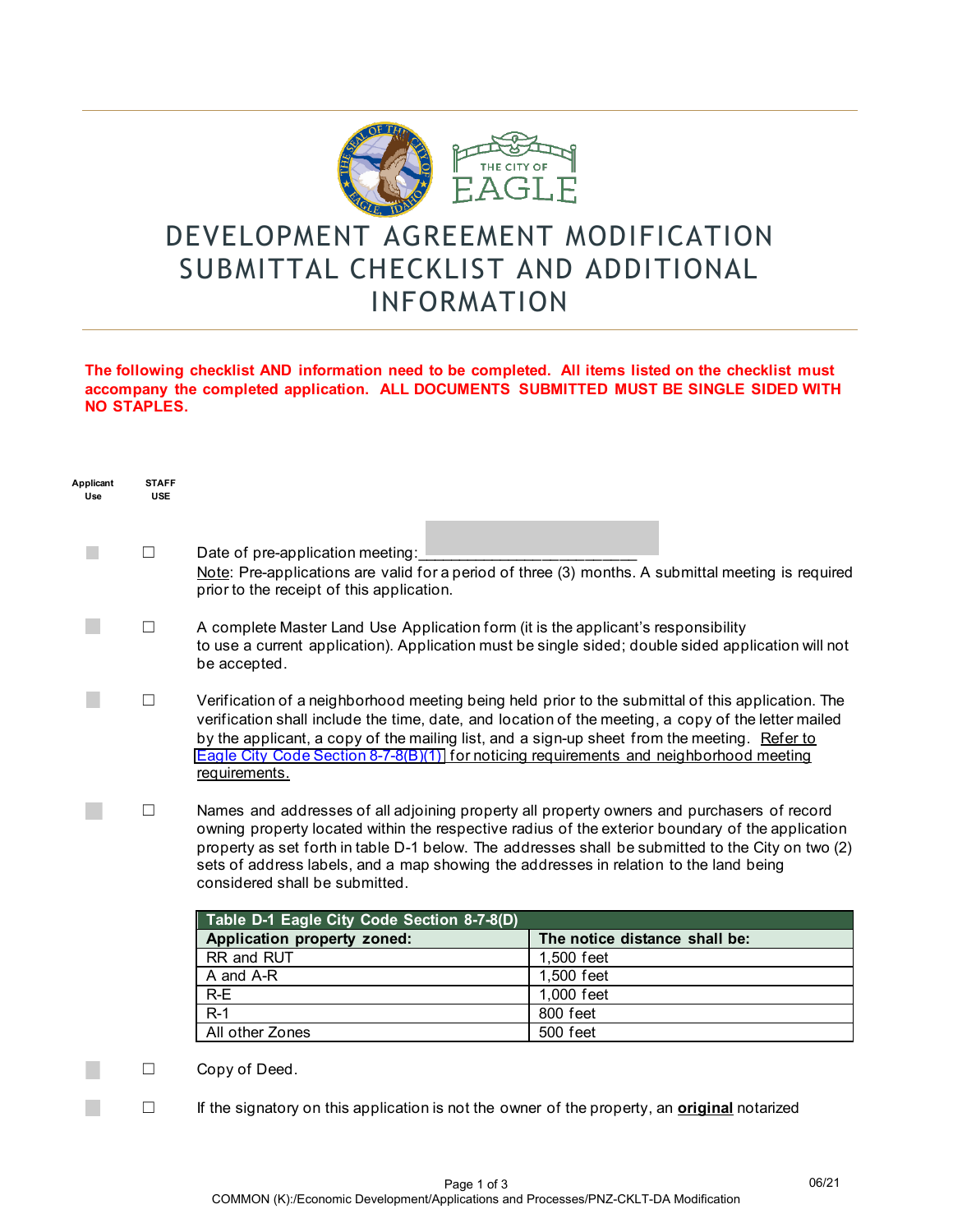|                          | statement (affidavit of legal interest) from the owner stating the applicant is authorized to submit<br>this application is required.                                                                                    |
|--------------------------|--------------------------------------------------------------------------------------------------------------------------------------------------------------------------------------------------------------------------|
| $\Box$                   | One (1) 81/2" x 11" reduction of the site plan.                                                                                                                                                                          |
| $\Box$                   | One (1) 8 $\frac{1}{2}$ " x 11" vicinity map at 1" = 300' scale (or similar), labeling the location of the<br>property and adjacent streets.                                                                             |
| $\Box$                   | One (1) 8 $\frac{1}{2}$ " x 11" colored vicinity map depicting proposed site and surrounding area within<br>$\frac{1}{4}$ mile.                                                                                          |
| $\Box$                   | One (1) 8 $\frac{1}{2}$ " x 11" copy of approved preliminary or final plat associated wit the subject property<br>(if applicable).                                                                                       |
| $\Box$                   | One (1) set of 24" x 36" Pathways and Trails plan (if development impacts existing pathways                                                                                                                              |
|                          | and trails, or if development would trigger improvements based on the City of Eagle adopted<br>Pathways and Trails Master Plan) showing the following:                                                                   |
|                          | Pathway locations, type, and width.                                                                                                                                                                                      |
|                          | Sidewalk locations, type, and width.                                                                                                                                                                                     |
|                          | Location of existing easements for irrigation companies.                                                                                                                                                                 |
|                          | Indicate location of canal routes and specify which ones will be covered and<br>which will stay open                                                                                                                     |
| $\overline{\phantom{a}}$ | One (1) copy of any canal company license agreements (if applicable).                                                                                                                                                    |
| $\Box$                   | One (1) copy of exclusive use easements of any kind that might impact pathways and/or<br>open space (if applicable)                                                                                                      |
| $\Box$                   | Provide a written narrative fully describing the proposed request, including but not limited to the<br>following:                                                                                                        |
|                          | Explain your interest in the original development agreement<br>$1_{\cdot}$<br>Date of original approval of the development agreement<br>2.                                                                               |
|                          | Instrument number and recordation date of the development agreement<br>3.<br>Reason for development agreement modification, including sections to be modified,<br>4.<br>proposed modifications, and associated exhibits  |
| $\Box$                   | A completed <b>Fiscal Impact Worksheet</b> if seeking to change the density/intensity of the existing<br>or previously approved uses on the site.                                                                        |
| $\Box$                   | Public hearing signs shall be posted on the land prior to the Planning and Zoning Commission<br>hearing and again prior to the City Council hearing in accordance with <b>Eagle City Code Section</b><br>$8-7-8$ (E).    |
| $\Box$                   | A high-resolution digital copy of all plans and documents with each plan sheet saved as<br>a separate file.                                                                                                              |
| $\Box$                   | APPLICANT/REPRESENTATIVE MUST ATTEND THE CITY COUNCIL MEETING.                                                                                                                                                           |
| $\Box$                   | Payment of application fees. Please submit the Planning and Zoning Application Fee<br>Calculation Request Form a minimum of two (2) working days prior to application submittal to<br>confirm required application fees. |